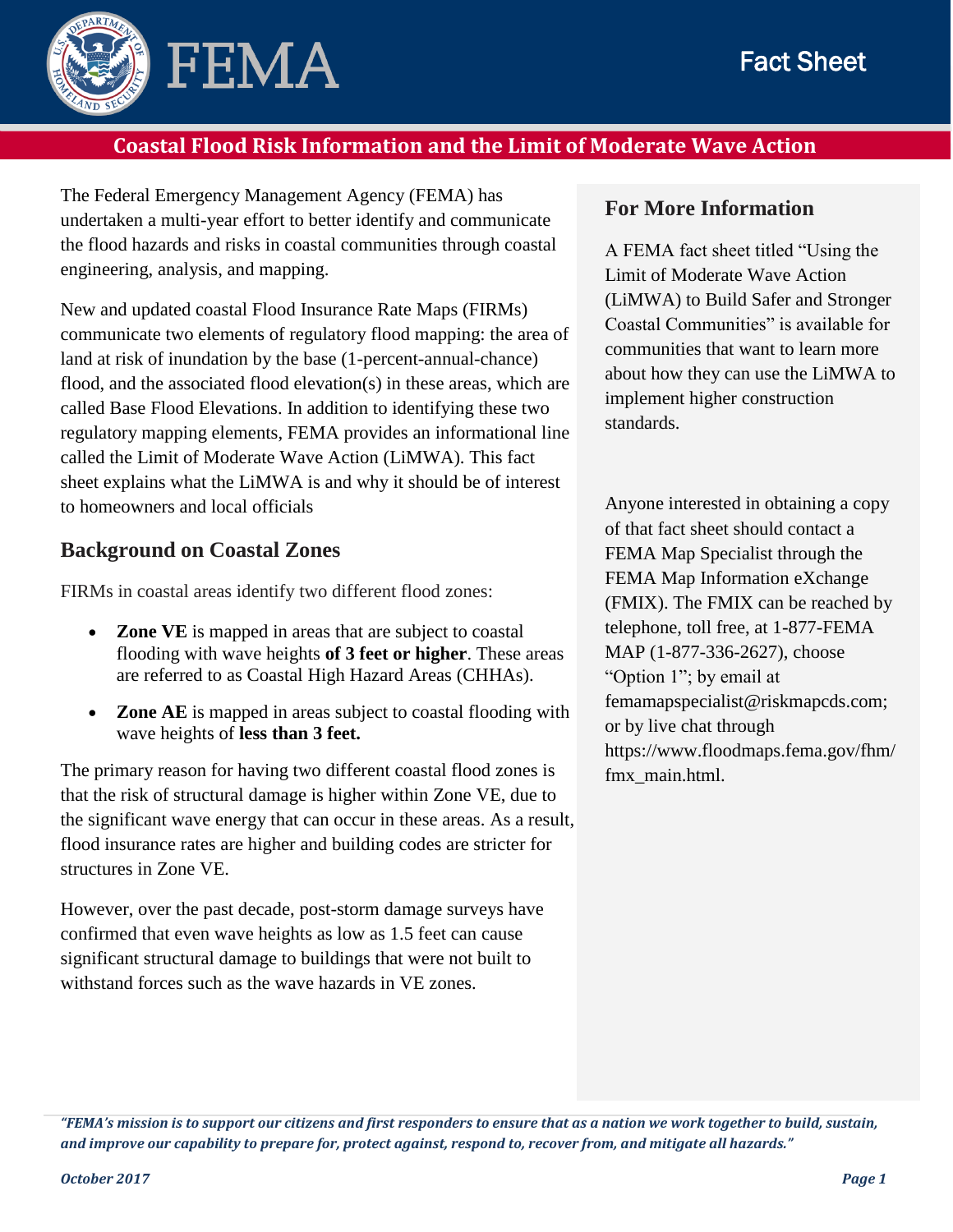On its recently updated FIRMs, FEMA notifies communities of the potential for significant wave damage by using both the regulatory Zone VE designation (coastal flooding, plus waves of 3 feet or higher) and an informational line depicting the extent of 1.5-foot wave heights. This line is called the **LiMWA**.

# **LiMWA and Coastal A Zone Mapping**

Using the LiMWA shown on a FIRM, homeowners and communities can better understand which portions of the areas identified as Zone AE are at risk for high wave energy. Those higher risk portions of Zone AE, the areas between the LiMWA and the Zone VE boundary, are referred to as the **Coastal A Zone**. Figure 1 shows how these hazards and zones are defined.

Once the coastal flood hazard analyses are complete, FEMA provides preliminary versions of the updated FIRMs and Flood Insurance Study (FIS) reports to local officials and residents for their review and use. On the updated FIRMs, the LiMWA is shown as a line with triangular arrows that point toward the area of higher hazard—that is, toward Zone VE.



*Figure 1. Coastal Flood Zones. Not all coastal communities' FIRMs include LiMWA lines.*

*"FEMA's mission is to support our citizens and first responders to ensure that as a nation we work together to build, sustain, and improve our capability to prepare for, protect against, respond to, recover from, and mitigate all hazards."*